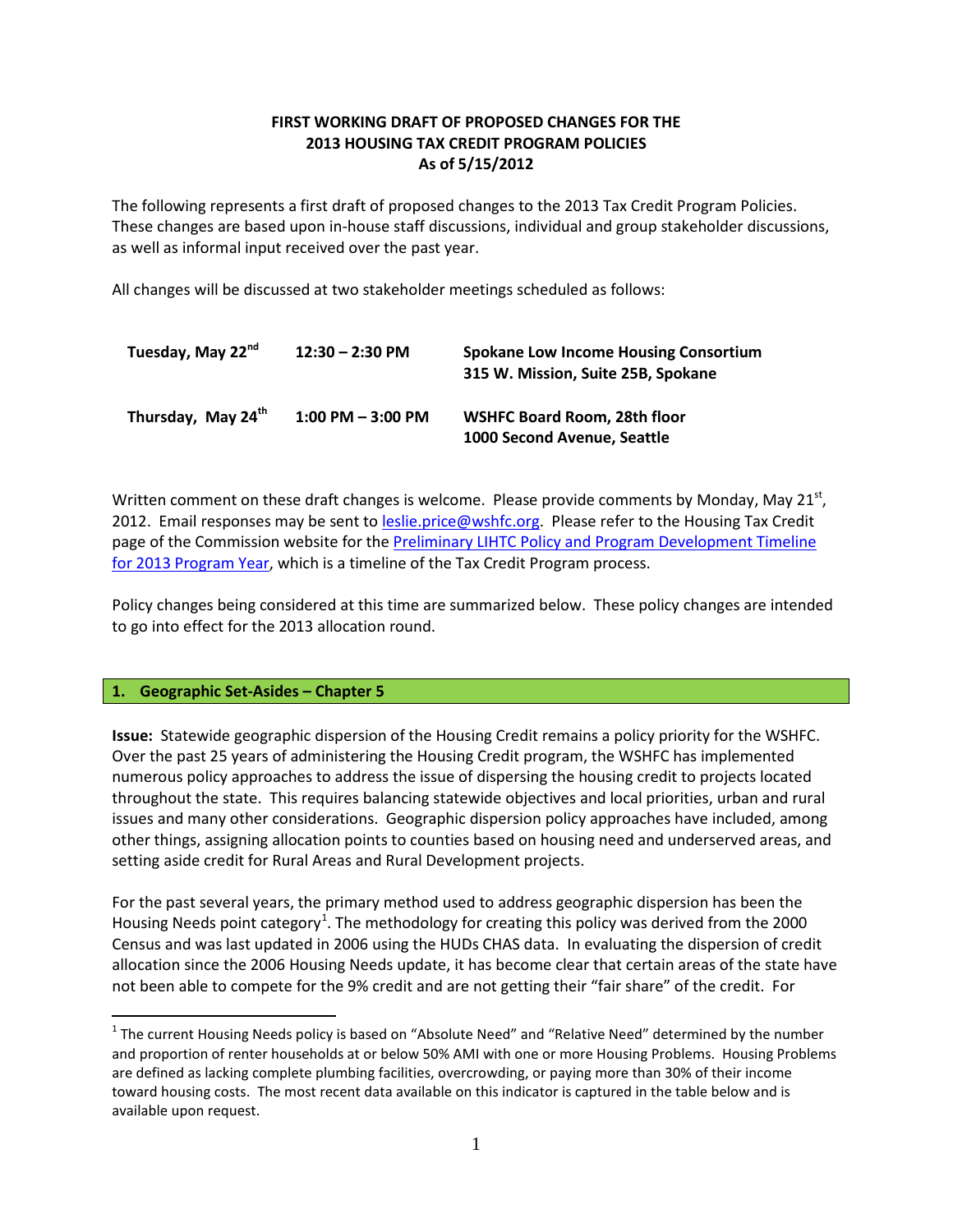example, the counties of Clark, Pierce, Snohomish and Spokane together have received 22% of the credit, but these counties have 36% of the 2010 population and 34% of the state's "severe cost burdened" renter households.<sup>[2](#page-1-0)</sup>

Therefore, staff is proposing a different approach for achieving balance between statewide opportunity and statewide need.

**Proposed Change:** Create three distinct geographic groupings of counties – King County, Metro Counties, and Non-Metro Counties – into Credit Set-Asides. Projects will compete for credit allocations based upon the county in which they are located. Policies, allocation point criterion, limits, etc. may be tailored the address the contextual needs within each set-aside. Under these new Credit Set-Asides, the current Credit Set-Asides of Rural, Rural Development and Qualified Non Profit (see below) will be dissolved, as will the RD new construction preference and Housing Needs Points. To maintain program integrity, projects competing for credit allocation within each of the respective credit set-asides will be held to minimum point scoring thresholds.

*Defining the Geographic Groupings:* Counties have been grouped together as a way for like projects to compete against like projects. The following data indicators were also considered at the county level to determine the groupings: population size, population density, percent of population living in Urbanized Areas (as defined by the US Census), access to local housing funds, development capacity, and housing needs. As a result we have created the following geographic groupings:

- (1) **King County**
- (2) **Metro Counties:** Clark, Pierce, Snohomish, Spokane
- (3) **Non-Metro Counties:** Adams, Asotin, Benton, Chelan, Clallam, Columbia, Cowlitz, Douglas, Franklin, Ferry, Garfield, Grant, Grays Harbor, Island, Jefferson, Kitsap, Kittitas, Klickitat, Lewis, Lincoln, Mason, Okanogan, Pacific, Pend Oreille, San Juan, Skagit, Skamania, Stevens, Thurston, Wahkiakum, Walla Walla, Whatcom, Whitman, Yakima.

*Qualified Non Profits (QNP):* Under IRS Tax Code, at least 10% of the State's total annual credit authority must be allocated to projects sponsored by QNPs. We will look to the King County Credit Set-Aside first to satisfy this Code requirement. In the event no QNP is competitive in the KC set-aside, we will look second to the Metro Set-Aside and then lastly to the Non-Metro Set to be in compliance with the Code. In the event no QNP is competitive within the established Credit Set-Asides, the Commission will consider a Forward Commitment of credit to the highest scoring QNP on the waiting list to ensure this requirement is met.

*Scattered Site Proposals:* Projects consisting of multiple sites in different counties that cross between the Credit Set-Asides will be treated as follows: Any proposal with one or more sites located in the Non-Metro Counties and one or more sites in the Metro Counties will be treated as a proposal in the Metro Set-Aside. Likewise, any proposal with one or more sites located in the Non-Metro Counties and/or the Metro Counties but also having one or more sights in King County will be evaluated within the King County Set-Aside.

<span id="page-1-0"></span><sup>&</sup>lt;sup>2</sup> "Severe Cost Burden" is defined as paying more than 50% of household income on gross rent. Data source: 2010 ACS 5 year estimates.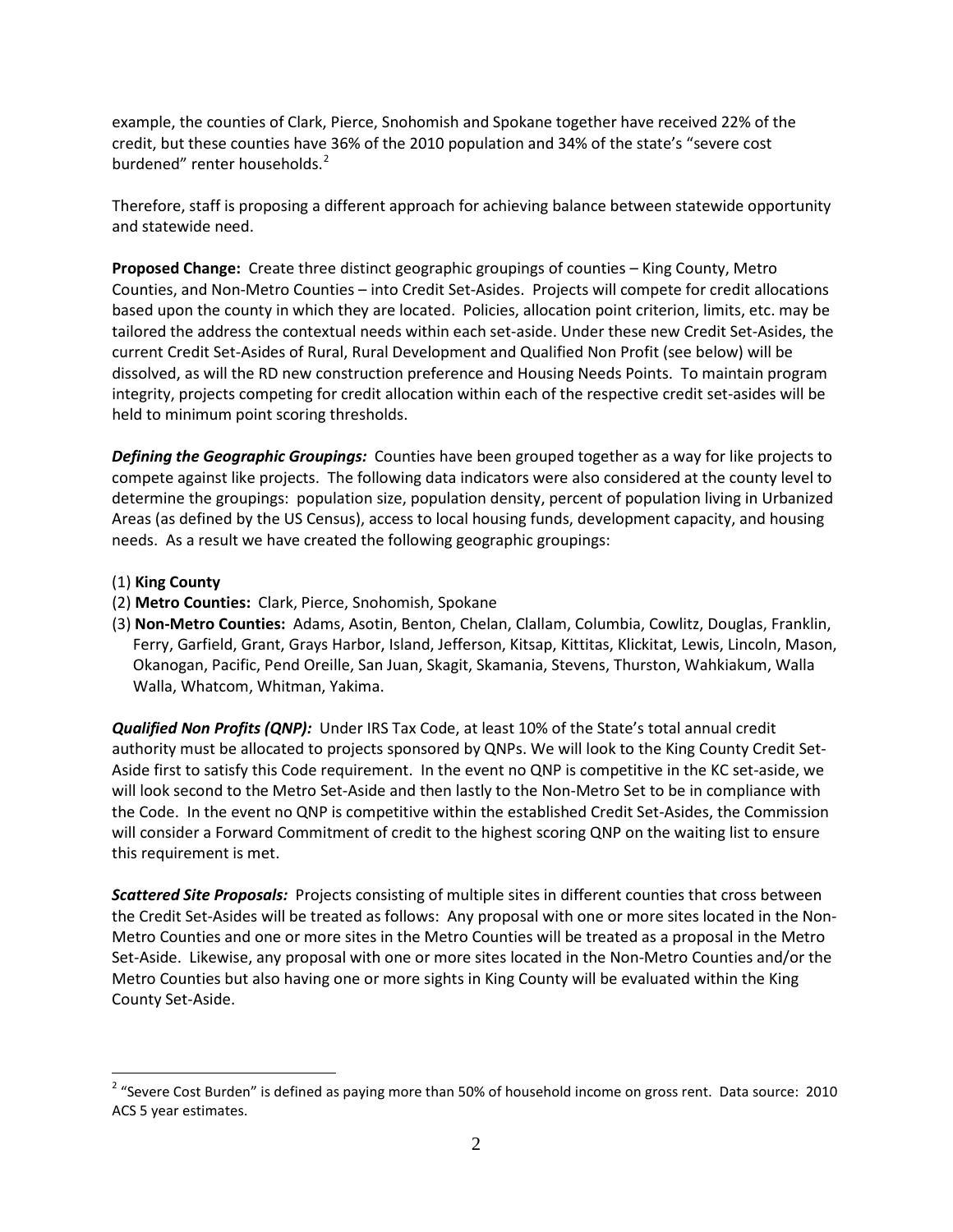*Sizing the Credit Set-Asides:* A number of data indicators were evaluated to determine the percentage of credit for each set-aside group. Based on the chart below, staff is proposing 33.3% of the credit be set aside for each group.

|                    | % of State's<br>Population <sup>1</sup> | % of State's<br>Renter<br><b>Households</b><br>At or below 50%<br>AMI with Housing<br>Problems <sup>2</sup> | % of State's<br>Renters with<br>Severe Cost<br>Burden <sup>3</sup> | % of State's<br>Population in<br>Poverty <sup>3</sup> | % of State's Low<br>and Moderate<br>Wage Jobs <sup>4</sup> |
|--------------------|-----------------------------------------|-------------------------------------------------------------------------------------------------------------|--------------------------------------------------------------------|-------------------------------------------------------|------------------------------------------------------------|
| <b>King County</b> | 28.7%                                   | 33.6%                                                                                                       | 33.3%                                                              | 24.2%                                                 | 33.3%                                                      |
| Metro              | 35.8%                                   | 34.5%                                                                                                       | 34.2%                                                              | 32.5%                                                 | 32.4%                                                      |
| <b>Non-Metro</b>   | 35.5%                                   | 31.9%                                                                                                       | 32.5%                                                              | 43.3%                                                 | 34.3%                                                      |
| <b>Statewide</b>   | 100.0%                                  | 100.0%                                                                                                      | 100.0%                                                             | 100.0%                                                | 100.0%                                                     |
| $12010115$ Concus  |                                         | $32010$ ACS 5 year estimates                                                                                |                                                                    |                                                       |                                                            |

**<sup>1</sup>**2010 U.S. Census **<sup>3</sup>**2010 ACS 5 year estimates **<sup>2</sup>**HUD CHAS 2005-2009 **<sup>4</sup>**2010 Local Employment Dynamics (Census)

The King County Set-aside will be a "hard" set-aside. To be considered, the credit request of the last highest ranked project to be funded must fit into the available credit. The set-aside will not be expanded unless there are no other Fully Funded projects seeking a credit allocation. However, projects within King County will be allowed, at the Commission's discretion and in coordination with the local funders, to adjust their credit requests to fit the last project in or to consume the entire credit amount in the set-aside.

The Metro and Non-Metro Set-Asides will be "soft" set-asides. If the remaining portion of the credit in the Metro Set-Aside equals at least 50% of the next highest ranked project's credit request in that setaside, the remaining credit amount will be made available to that project through a forward commitment of the following year's credit, as necessary. The same applies to the Non-Metro Set-Aside. If the Metro Set-Aside is undersubscribed, the Commission will look to the remaining Non-Metro projects first for funding and vice versa, if the Non-Metro Set-Aside is undersubscribed, the Commission will look to the remaining Metro projects first for funding. In the unlikely event that both Metro and Non-Metro Set-Asides are both undersubscribed, the Commission will look to projects located in King County insure all credit is allocated.

*Hold Harmless Reserve*: Staff recognizes that significant changes are being proposed in the allocation policies for the 2013 year and that sponsors may have projects in the pipeline that they expect to be competitive based on the historic method of allocation. To mitigate this in the 2013 allocation round only, 10% of the total credit will be held out of the Metro and Non-Metro set-asides for the Commission to allocate at its sole discretion to projects that may get displaced by the 2013 Policy changes.

The change from a King County Cap to a King County Set-aside is not considered a significant change and King County projects will not be eligible to compete for the Hold Harmless credit, nor will any credit be reduced from the King County set-aside.

*Geographic Dispersion:* If in any one year, projects in any one county are allocated 50% or more of the credit in the geographic set-aside, then in the following year, projects proposed in that county will be considered only after all otherwise qualified projects competing in the same geographic set-aside have been considered. The policy does not apply to King County.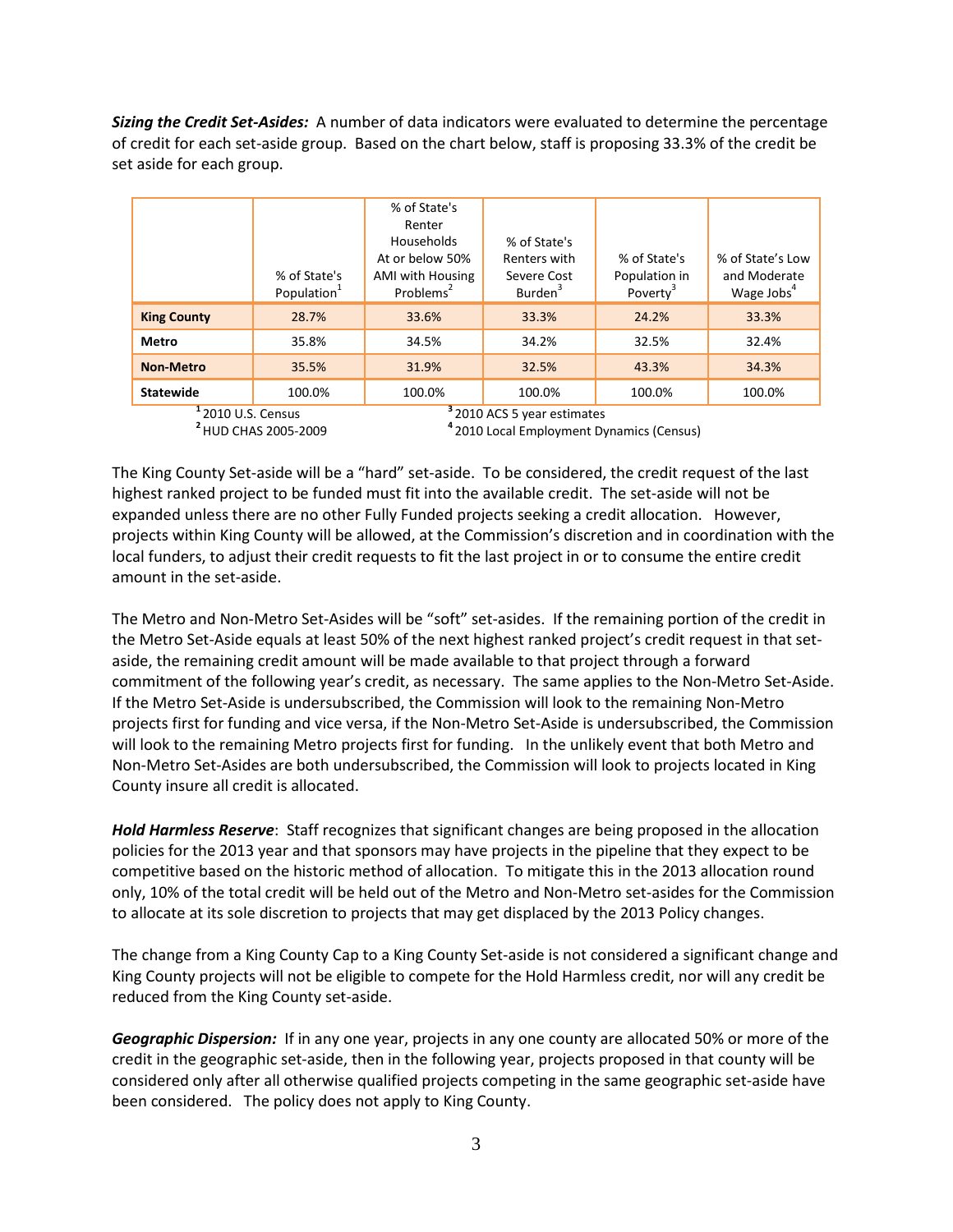### **2. Allocation Criterion: Additional Low-Income Housing Commitment**

**Issue:** The purpose of the current Additional Low-Income Set Aside matrix and the corresponding points is to prioritize projects proposing to serve the lowest income populations while maintaining viability. However, given that the area median household income across the state varies from \$46,100 to \$88,000 (as derived from the HUD Multifamily Tax Subsidy Projects Income Limits (MTSP)), the lower income counties are unable to compete for these points against the higher income counties since unlike the higher income counties, they cannot maintain financial viability due to the significantly lower rents that must be charged in the lower income counties. For example, a 30% AMI 1 bedroom in Snohomish County can be rented for \$792, while a comparable unit in Spokane can be rented for \$567.

**Proposed Change:** Create a second Additional Low-Income Housing Set Aside matrix for use by the Lower Income Counties, as defined below, whereby allowing equal access to points under this Income Targeting priority. Higher Income Counties will continue to use the existing scoring Matrix.

**Higher Income Counties:** Benton, Clark, Franklin, Island, King, Kitsap, Pierce, San Juan, Skagit, Skamania, Snohomish, Thurston, Whatcom.

|                              | % OF AREA MEDIAN INCOME |           |           |  |
|------------------------------|-------------------------|-----------|-----------|--|
| % Low-Income<br><b>Units</b> | $≤ 50%$                 | $≤ 40%$   | $≤ 30%$   |  |
| $\geq 10\%$                  | 0 points                | 3 points  | 8 points  |  |
| $\geq$ 25%                   | 3 points                | 6 points  | 15 points |  |
| $\geq$ 30%                   | 5 points                | 3 points  | 25 points |  |
| $\geq 40\%$                  | 8 points                | 15 points | 36 points |  |
| $\geq 50\%$                  | 12 points               | 29 points | 44 points |  |
| $\geq 75\%$                  | 17 points               | 39 points | 0 points  |  |

**Higher Income County Matrix** (this is the current matrix)**:**

The Lower Income Counties are those counties whose 50% AMI income for a four person household is \$32,000 or less as determined by HUD in the MTSP limits and documented on the Commission's Rent and Income Limits webpage [\(http://www.wshfc.org/limits/map.aspx\)](http://www.wshfc.org/limits/map.aspx). This is same indicator used to determine rent and income limits for the Housing Credit program.

**Lower Income Counties:** Adams, Asotin, Chelan, Clallam, Columbia, Cowlitz, Douglas, Ferry, Garfield, Grant, Grays Harbor, Jefferson, Kittitas, Klickitat, Lewis, Lincoln, Mason, Okanogan, Pacific, Pend Oreille, Spokane, Stevens, Wahkiakum, Walla Walla, Whitman, Yakima.

**Lower Income County Matrix:** Under Development and input welcomed.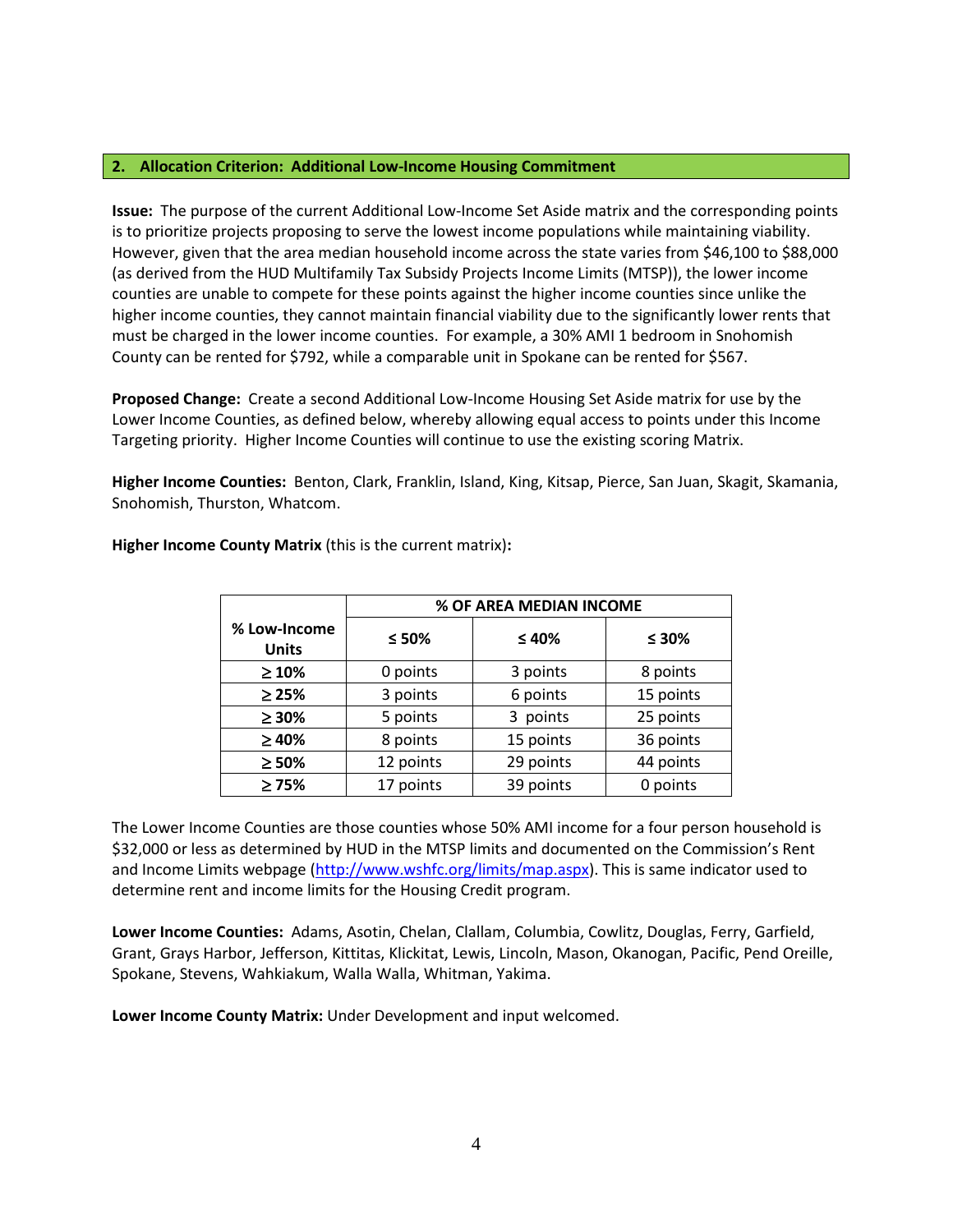### **3. Allocation Criterion: Leveraging**

**Issue:** It has been a long standing policy of the program to prioritize projects that leverage public resources through the award of points. However, this policy position has been challenged with the question of why differentiate between public funds and other sources of capital? One response is that a commitment of public funds may serve as a proxy for local priority; yet, this is not always the case. Another response is that it often takes public funds to serve the lowest income populations prioritized within the Housing Credit program; yet, this too is not always the case.

**Proposed Change:** In the interest of more directly promoting two policy objectives, leveraging and local priority, we wish to explore splitting the current Leverage allocation criterion into two point categories:

1) Local Funding Commitment: Points awarded to those projects who have received a funding commitment from the local jurisdiction including Public Housing Authorities. These points are intended to serve to advance those projects prioritized by the local jurisdiction. For the purposes of this policy, neither taxable nor tax-exempt bond financing qualifies.

Questions to Resolve:

- Does the capital source need to be permanent or can it be pre-development, bridge, or construction financing committed by the local jurisdiction?
- Would fee waivers or tax abatements qualify?
- How do we scale the amount so that the points are accessible by smaller jurisdiction?

(2) Leveraging the Housing Credit: We have not yet decided the approach. The following options are under consideration:

a. Points will be awarded to those projects that have funded X% or more of the Total Project Costs with sources other than the credit equity, excluding deferred developer fee. Public, private and philanthropic resources would all qualify.

### Or

b. Points will be awarded on a scale that incentivizes leveraging the Housing Credit. The more the credit is leveraged, the more points awarded regardless of the source of funding. For example, 10%-20% leverage = 5 points, > 20% leverage = 10 points.

Questions to resolve in addition to those stated above:

- What is the appropriate scale of funds and corresponding points?
- What are the consequences?
- How do we hold private sources to the same level of commitment as an award letter from a public source? Do we allow a 60 day window starting from the Reservation Contract to confirm commitment?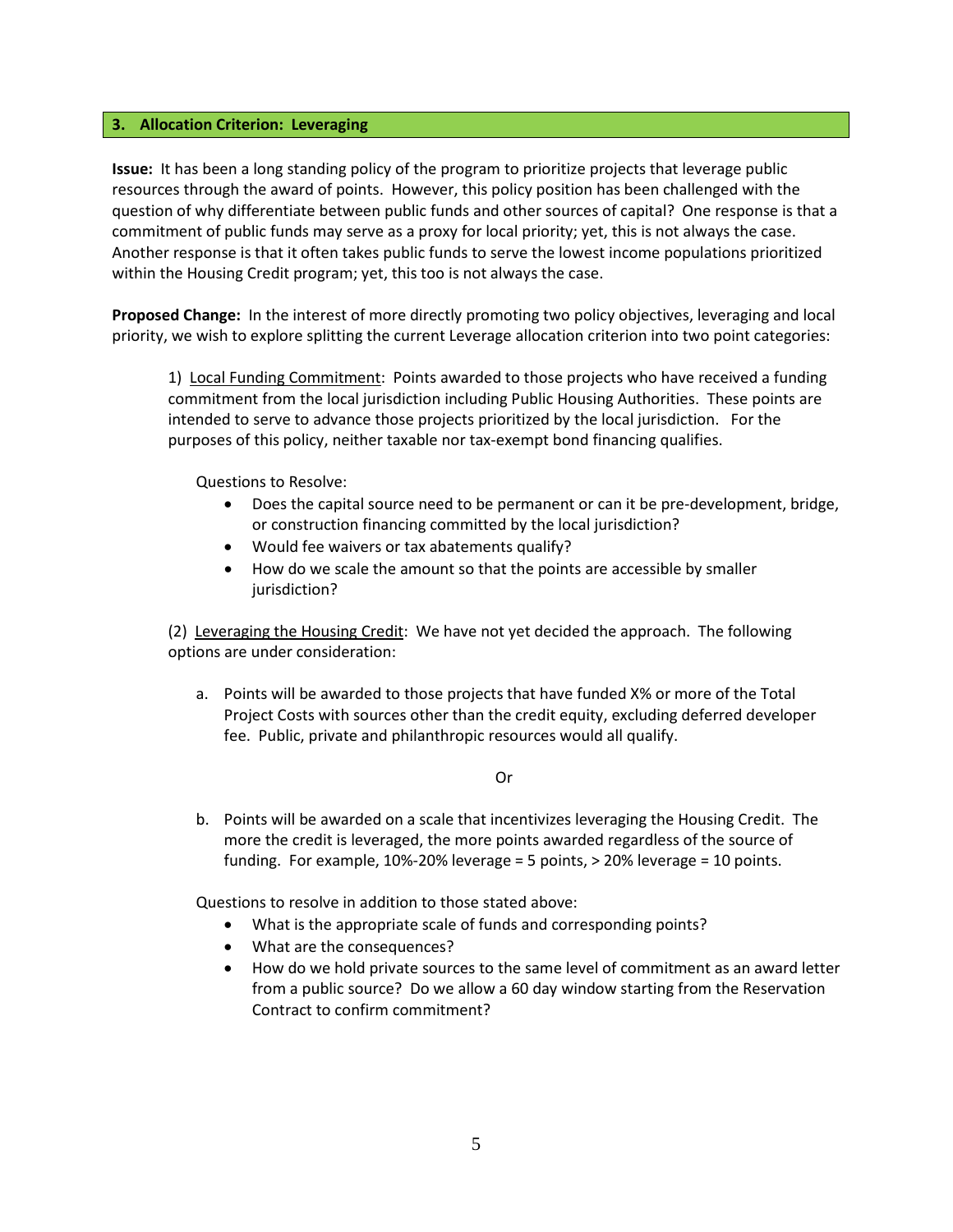### **4. Allocation Criterion: Targeted Area**

**Issue:** The Commission remains committed to strategically siting projects while also empowering local governments to influence where affordable housing gets proposed**.** As part of the 2012 policies, the Commission approved the removal of Qualified Census Tracts (QCT) from the Targeted Area point criterion (effective 2013), and staff committed to reviewing strategies for targeting in the 2013 policies. Targeted Areas are a perfect example of where separating the allocation of credit into different geographic set-asides allows for different policies for each grouping. For example, the feedback often received from rural areas is that their jurisdictions lack the local planning capacity for targeting by local jurisdictions. Similarly, transit oriented development is also not an applicable policy in less urban areas of the state.

**Proposed Change:** Expand the list of options for Targeted Area points and tailor them to each geographic set-aside. It may be appropriate for some of these to become their own point category as opposed to having a variety of options under one point category as we explore ways to solve the potential of the "Great Big Tie" caused by the removal of other point categories.

Community Revitalization Plan: Elevate to a Targeted Area category worth 5 points. Remove as a 2 point bonus option under the Rehab points. Maintain current definition and the requirement for preapplication approval.

Transit Oriented Development: To be defined area around fixed transit infrastructure.

Job Centers: Data is currently being analyzed to determine whether it would be possible to replace the census tract level targeting of the QCT policy with data indicators that would encourage siting projects in locations that have access to jobs. Data driven targeting would allow for targeted areas in locations where there is little or no local planning capacity.

DDA: Is county level targeting appropriate under the new geographic set-aside allocation strategy?

High and Very High Opportunity Areas: As defined by Puget Sound Regional Council (PSRC) <http://psrc.org/assets/7865/oppurtunitymap.pdf>(PSRC typo  $\odot$ ). This would be a King County only policy until it is determined whether the existing maps could be expanded to non-PSRC counties.

### *King County:*

- 1. Community Revitalization Plan
- 2. Transit Oriented Development
- 3. High and Very High Opportunity Areas

### *Metro Counties:*

- 1. Community Revitalization Plan
- 2. Transit Oriented Development
- 3. Area Targeted by a Local Jurisdiction
- 4. Job Centers???
- 5. Others???

### *Non-Metro Counties:*

1. Area Targeted by a Local Jurisdiction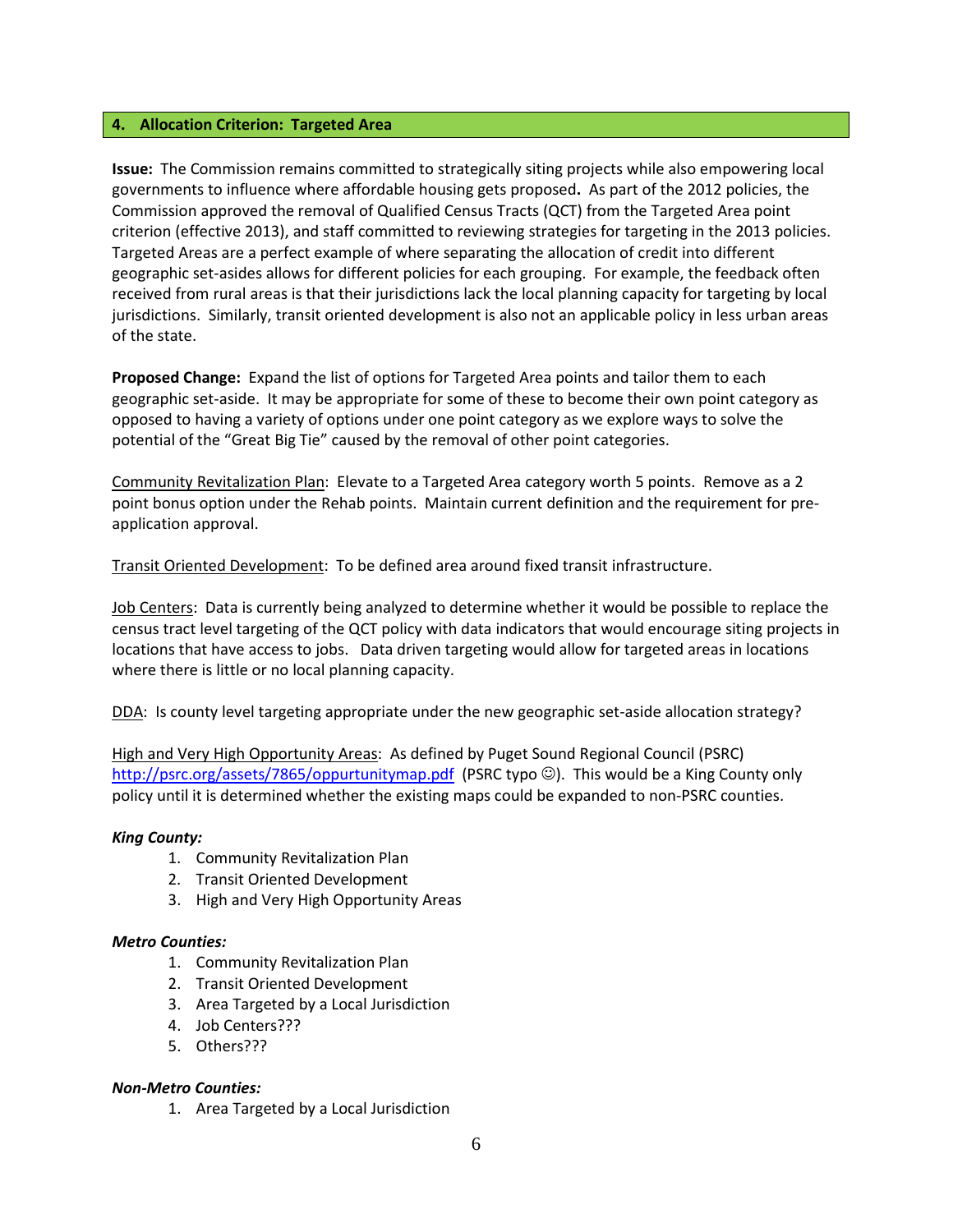- 2. Eligible Tribal Area
- 3. Job Centers
- 4. DDA????
- 5. Others???

### **5. Allocation Criterion: Farmworker Units**

**Issue:** Beginning in 1999, the Policies have placed a high priority on projects setting aside units for Farmworkers. Current policy awards 35 points to projects that set aside 75% of the units for farmworkers, the same priority given to Supportive Housing for the Homeless. After 14 years of allocations under this priority, 1,638 units of Farmworker housing have been created in 49 projects across 13 counties. We have received input from stakeholders requesting that the Farmworker priority be reduced in order to allow for projects serving other special-needs populations, specifically the elderly or non-Farmworker families, to compete. Additionally, it is anticipated that by reducing the percentage of the Farmworker commitment, thus allowing for a mixed population project, we may help to reduce the community resistance some of these Farmworker projects have faced.

### **Proposed Change:**

(1) Reduce the Farmworker commitment to from 75% to 20% of the units with a point score of 10 allocation points, making it equivalent to the 100% elderly, 20% disabled, 20% large household and 20% homeless set-asides and subject to the same rules.

- (2) Eliminate the Farmworker Points in the King County Set-Aside.
- (3) Allow Farmworker projects to compete in both the Metro and Non-Metro credit set-asides.

## **6. Allocation Criterion: Historic Property**

**Issue:** Historic Preservation has long been an allocation point criterion within the Tax Credit Program. Historic preservation adds costs to the overall project. To address the additional costs of the historic preservation, over the years the Commission has been lobbied to consider tying the inclusion of historic tax credits as a resource to eligibility for this point criterion.

**Proposed Change:** For projects claiming Historic Property points require the use of Historic Tax Credits as part of the financing.

### **7. Allocation Criterion: Quality Management Program**

**Issue:** In 2010, the Commission incorporated the Washington State Quality Awards (WSQA) program into our credit allocation selection criteria. Due to budget cuts at the state level, applicants seeking WSQA assessments report problems with consistent access to the program, delayed feedback, and lost applications. Additionally, the WSQA Lite Assessment is a self guided assessment without objective criteria for determining completeness or quality of submission. While WSQA is a worthwhile endeavor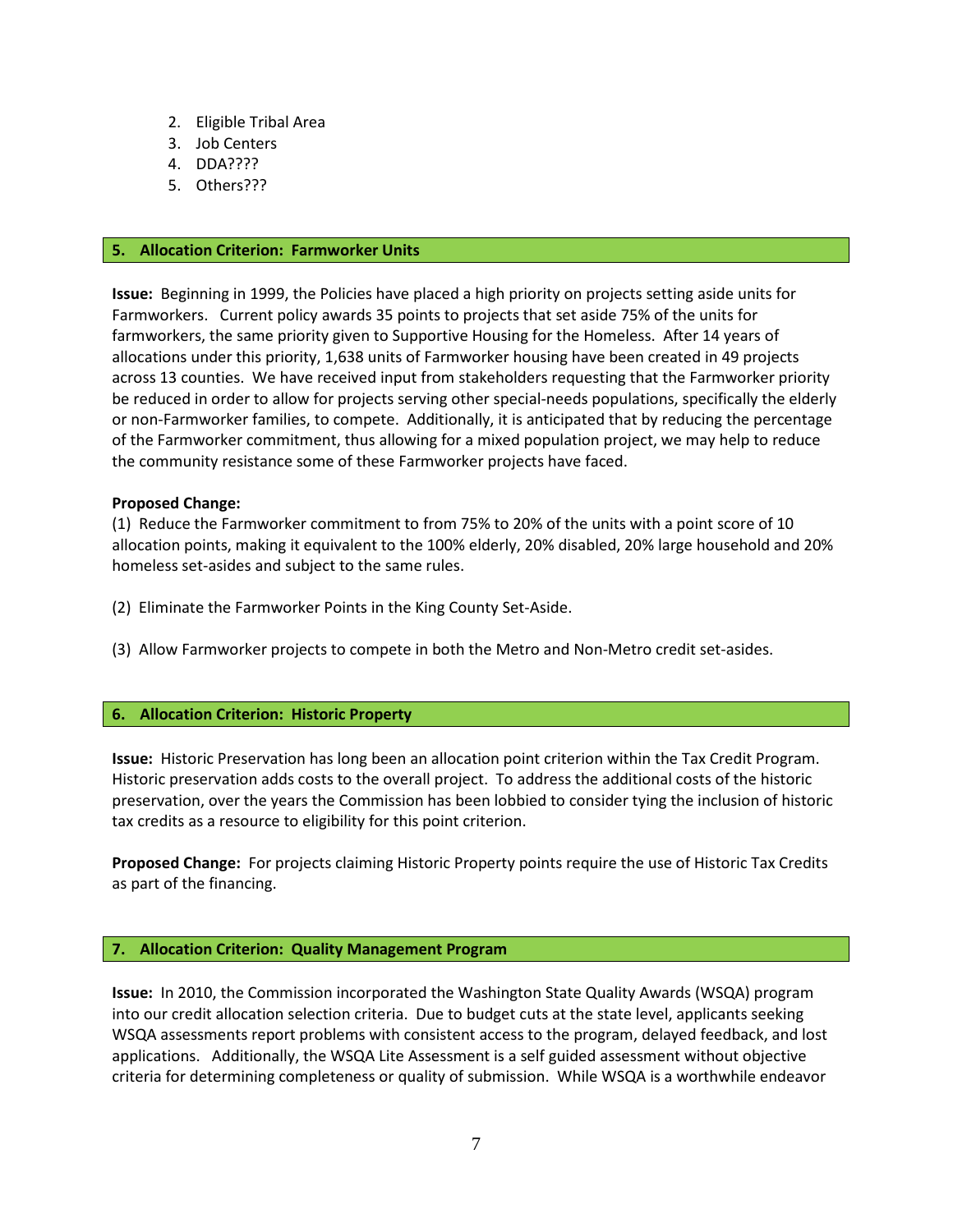for organizations, it is unfair to allow critical allocation points to be based on a program with inconsistent access or quality control and that adds costs to the application process.

**Proposed Change:** Suspend WSQA points indefinitely.

### **8. Maximum Developer Fees – Chapter 3**

**Issue:** Current policy restricts the total developer fee to 15% of the Total Projects Costs and the allocation points provide incentives for applicants to reduce their developer fee to as low as 10% of the Total Project Costs. It has been customary for the Tax Credit program to determine the developer fee using the total project costs at the time of the Final Cost Certification. While this creates certainty that the developer fee will be based on the exact final costs, it provides a disincentive for cost savings. As developers approach the completion of construction and find excess funds in the project budget, there is an incentive to spend the savings or excess contingency to keep the Total Project Costs constant so there will be no reduction in the total developer fee.

**Proposed Change:** The Commission will set the developer fee at the time of the Equity Closing based on the project's final budget after construction bids have been accepted and final sources and uses have been balanced. This will allow certainty to the developer as to the exact amount of their fee and will remove the incentive to spend excess contingency or savings. It is expected than a project with excess funds will return those funds to one or more of the public funders involved.

### **9. Fully Funded – Rural Development Projects – Chapter 5**

**Issue:** Current policy requires projects involving USDA RD financing to submit an RD issued Letter of Conditions in order to be considered fully funded. However, Rural Development is unable to issue the Letter of Conditions until all of the funding including the housing credit is committed.

**Proposed Change:** To reconcile the requirements of two federal programs, the Tax Credit program will allow rehab projects using USDA RD financing to compete as Fully Funded provided they submit a letter from the State RD office indicating that a complete application has been submitted for each property. Within 120 days of executing the RAC, the sponsor must submit evidence to the Commission that final financing approval has been received from the USDA National Office or the RAC will expire and the credit will be deemed returned.

### **10. Qualified Census Tracts**

**Issue:** In 2012, the Commission passed a policy to remove Qualified Census Tracts (QCT) from the Targeted Area point criterion beginning in the 2013 allocation year. However, under Section 42 of the IRS Code, it is required that we give some preference to project located in a QCT.

**Proposed Change:** The Commission will satisfy the Code requirement of "preference" by placing QCT on the list of tiebreaker considerations.